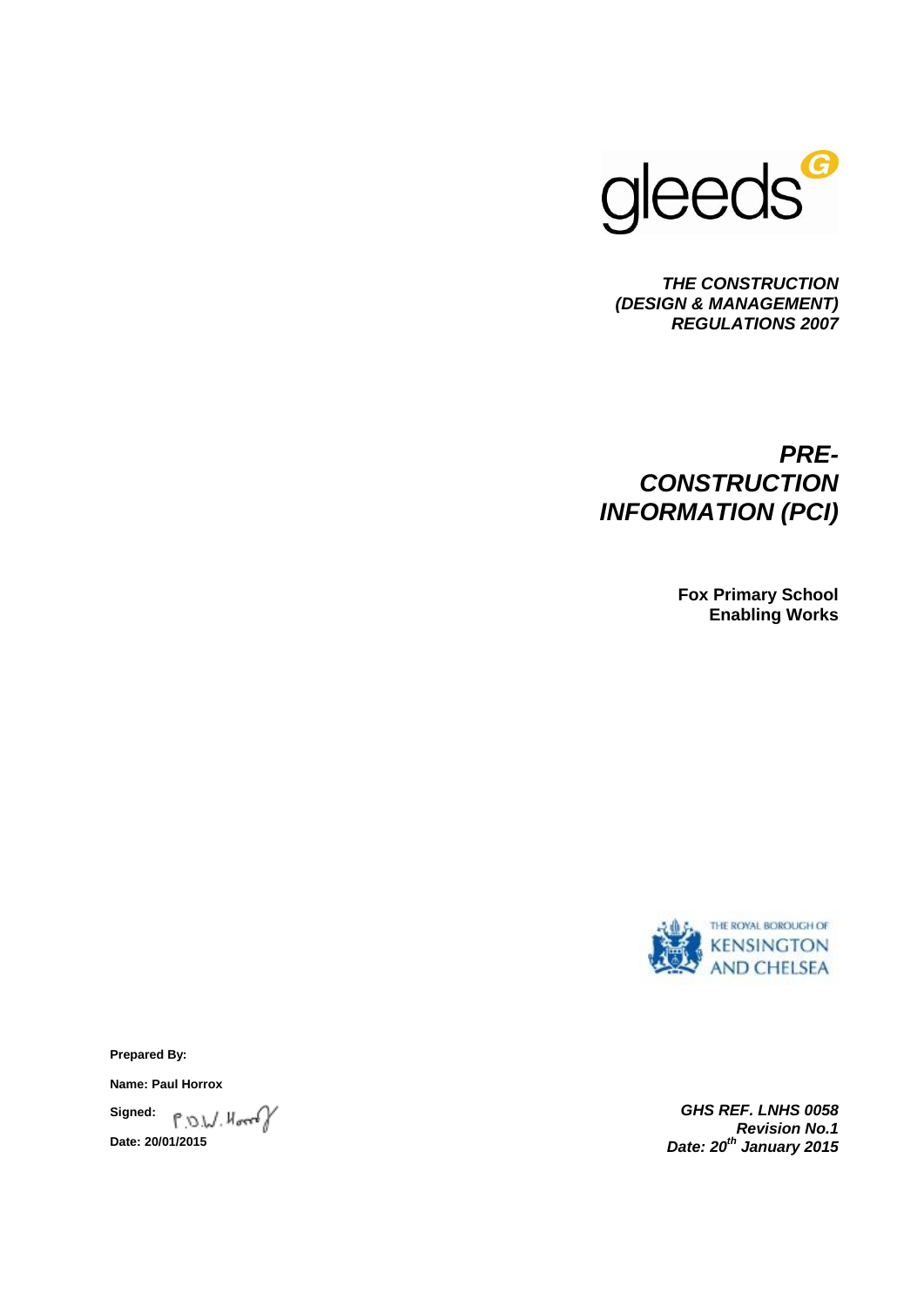Pre-Construction Information Project: Fox Primary School – Enabling Works



## **CONTENTS**

## **Foreword**

| <b>Section 1</b> | <b>Description of the Project</b>                            |
|------------------|--------------------------------------------------------------|
| <b>Section 2</b> | <b>Client's Considerations and Management Requirements</b>   |
| <b>Section 3</b> | <b>Contractors Management Arrangements</b>                   |
| <b>Section 4</b> | <b>Environmental Restrictions and Existing on-site Risks</b> |
| <b>Section 5</b> | <b>Significant Design and Construction Hazards</b>           |

## **APPENDICES**

| <b>Appendix 1</b> | <b>Project Directory</b>                   |
|-------------------|--------------------------------------------|
| <b>Appendix 2</b> | <b>Health &amp; Safety File</b>            |
| <b>Appendix 3</b> | <b>Construction Phase Plan Information</b> |
| <b>Appendix 4</b> | <b>Design Risk Information</b>             |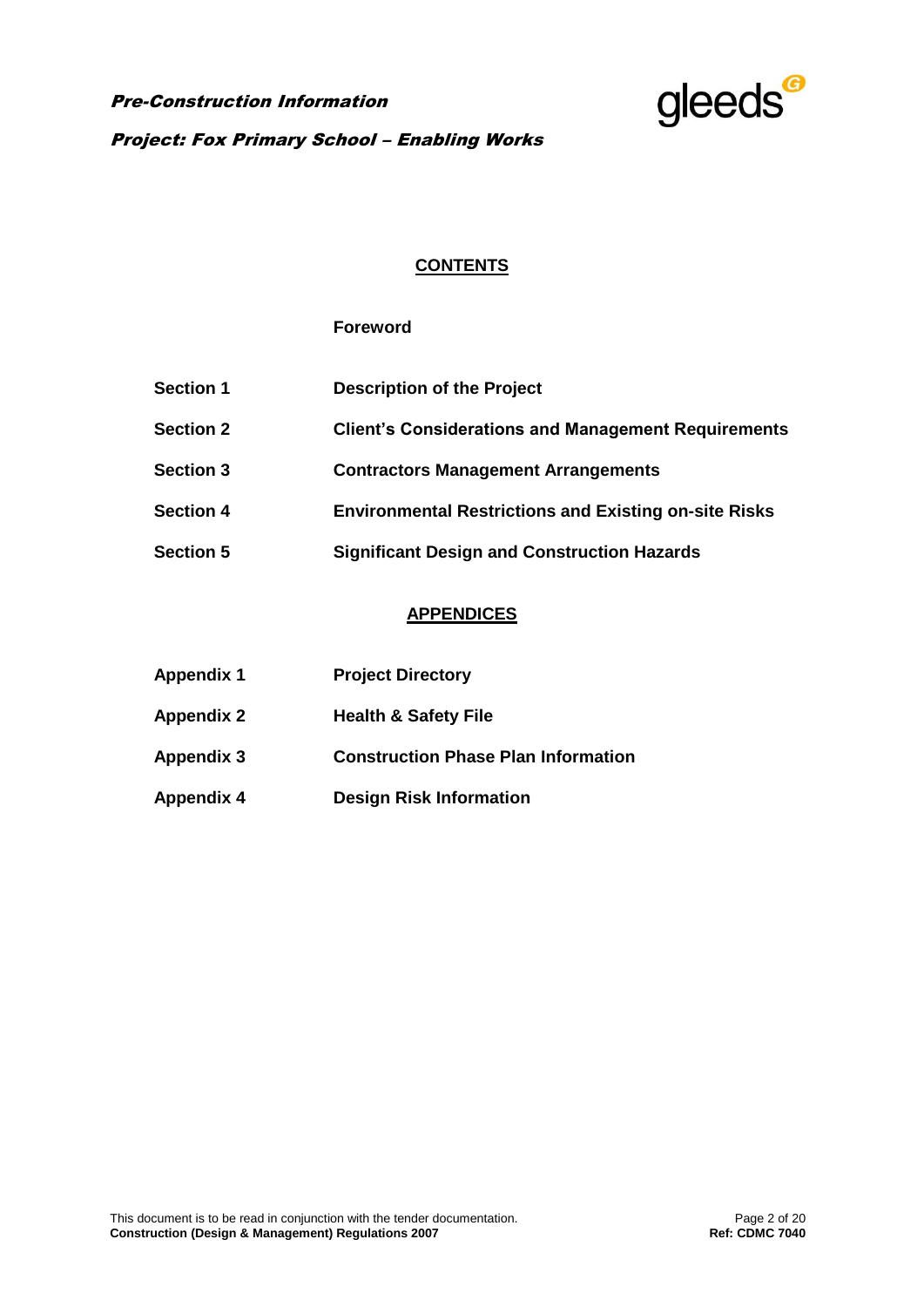

## Project: Fox Primary School – Enabling Works

# **FOREWORD**

As CDM co-ordinator appointed for this project, Gleeds Health and Safety are required by Regulation 20(2)(a) of the Construction (Design and Management) Regulations 2007, to take all reasonable steps to identify and collect the pre-construction information (PCI) as set out in Appendix 2 of the regulations.

This PCI brings together Health and Safety information obtained from the Client, designers (direct or novated), and where appropriate the CDM co-ordinator, and should be read in conjunction with all other information issued as part of the information flow (information issued containing relevant project / Health and Safety information).

This PCI document, as compiled under the CDM Regulations 2007, will be issued to Contractors as to highlight relevant information known at the time of publishing. The PCI will also be issued to all designers and Contractors appointed directly by the Client.

Prospective Principal Contractors should take into account the specific requirements of the project when preparing and presenting tenders or similar documents.

Under the Construction (Design and Management) Regulations 2007, the successful Principal Contractor shall be required by Regulation 23 of the Construction (Design and Management) Regulations 2007 to prepare a Construction Phase Plan, sufficient to comply with Regulation 22, 23 and 24 of the CDM Regulations 2007.

The Principal Contractors' Construction Phase Plan must contain as a minimum, the information specified in Appendix 3 of the Approved Code of Practice (ACoP) HSG L144 "Managing Health and Safety in Construction and additional risk information contained within this PCI and any design risk information supplied by any designer appointed by the Client in relation to the proposed project.

The Construction Phase Plan submitted by the Principal Contractor will be reviewed for compliance and suitability in accordance with Regulation 23(1)(a) and information as detailed above.

The successful Principal Contractor is also required by Regulations 22 & 24 of the CDM Regulations 2007, to co-ordinate the activities of all other Contractors and to ensure they comply with duties placed on them by the CDM Regulations 2007, other Health and Safety legislation and project requirements set out in the Construction Phase Plan.

The PCI is a live document and Gleeds Health and Safety reserve the right to amend it as further information becomes available without notice

### **Gleeds Health & Safety**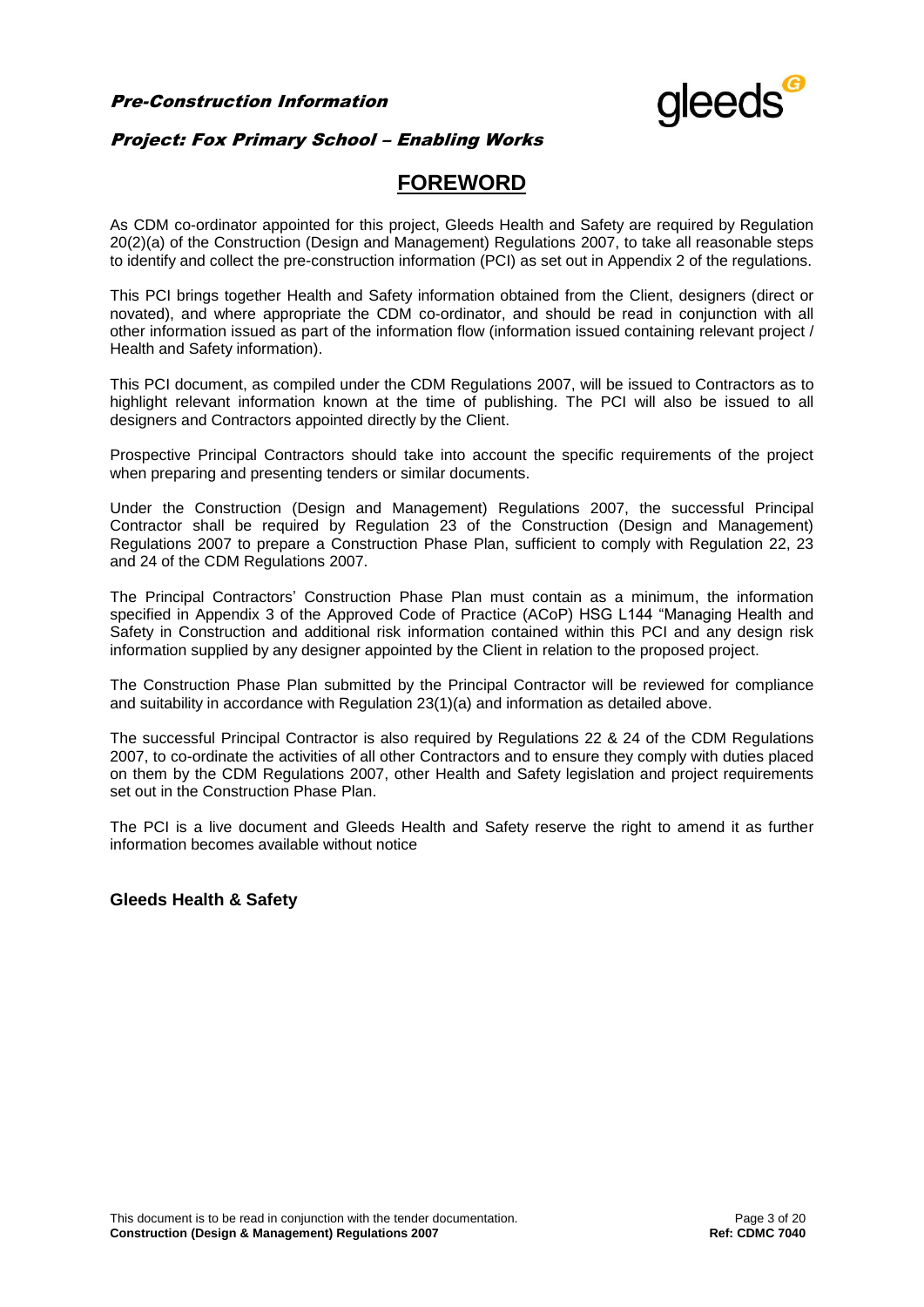

## **1.0 DESCRIPTION OF PROJECT**

#### **1.1 Project description**

This project is for the extension and refurbishment of Fox Primary School in order to increase capacity from a 1.5 Form of Entry to 2 Forms of Entry. Associated works will also include the demolition of external buildings, playground refurbishment and construction of an entrance canopy.

The enabling works for this project involve the removal of a large mound of earth, contaminated with Asbestos, and remediation of the area. The extension of the School will subsequently be built on top of this area.

#### **1.2 Programme key dates**

| <b>Enabling Works Start Date:</b>      | <b>March 2015</b> |
|----------------------------------------|-------------------|
| <b>Enabling Works Completion Date:</b> | May 2015          |
| Main Works Start Date:                 | June 2015         |
| Main Works Completion Date:            | January 2017      |

#### **1.3 Mobilisation time**

The minimum time to be allowed by the Client to the Principal Contractor for planning and preparation for construction work is 3 weeks from the appointment of the Principal Contractor.

#### **1.4 Project directory**

A directory containing the details of the site location and contact details for the Client, CDM Coordinator, designers, and other key consultants is contained in Appendix 2 of this document. A comprehensive project directory is available from the project manager.

### **1.5 Building usage as a workplace**

The structure is to be used as a School; therefore the finished design will need to take into account the relevant requirements of the Workplace (Health, Safety and Welfare) Regulations 1992. Designers will be required to confirm to the Client that the finished design has taken into account these regulations.

#### **1.6 Site location**

The site address is:

Fox Primary School Kensington Place **London** W8 7PP

The site is located on the western side of Fox Primary School, located in the London Borough of Kensington and Chelsea. The surrounding land is primarily of a residential nature. The main access route to the School is via Kensington Place.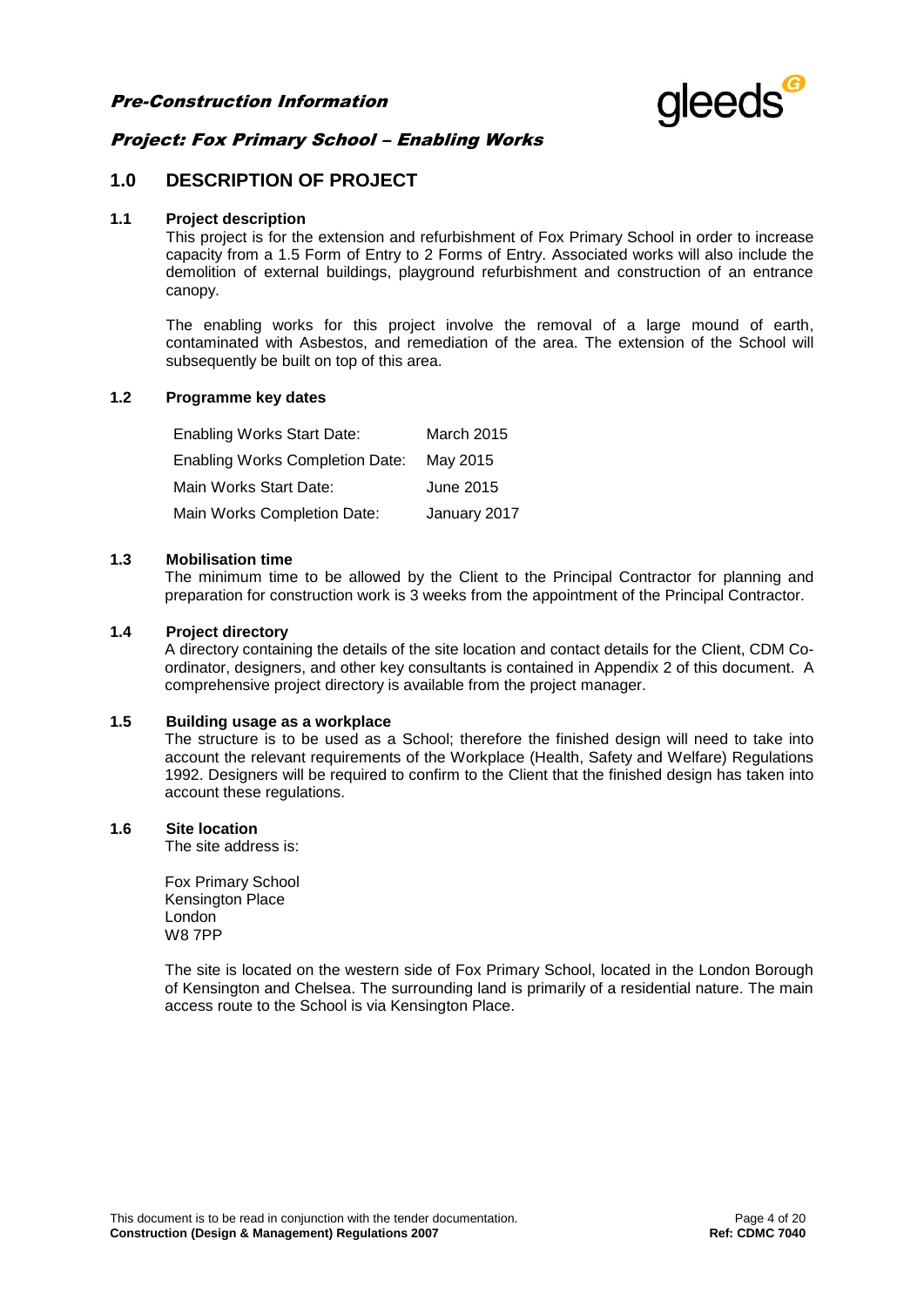

## Project: Fox Primary School – Enabling Works



#### **1.7 Emergency Services**

#### **Hospital**

The nearest hospital with an Accident & Emergency Department is:

St Mary's Hospital Praed Street London W2 1NY Tel: 020 3312 6666

#### **Police**

Metropolitan Police Notting Hill Police Station 99 - 101 Ladbroke Road London W11 3PL Tel: 999 (emergencies only) 101 (non-emergencies)

## **Fire Brigade**

Kensington Fire Station 13 Old Court Kensington high Street London W8 4PL Tel: 020 8555 1200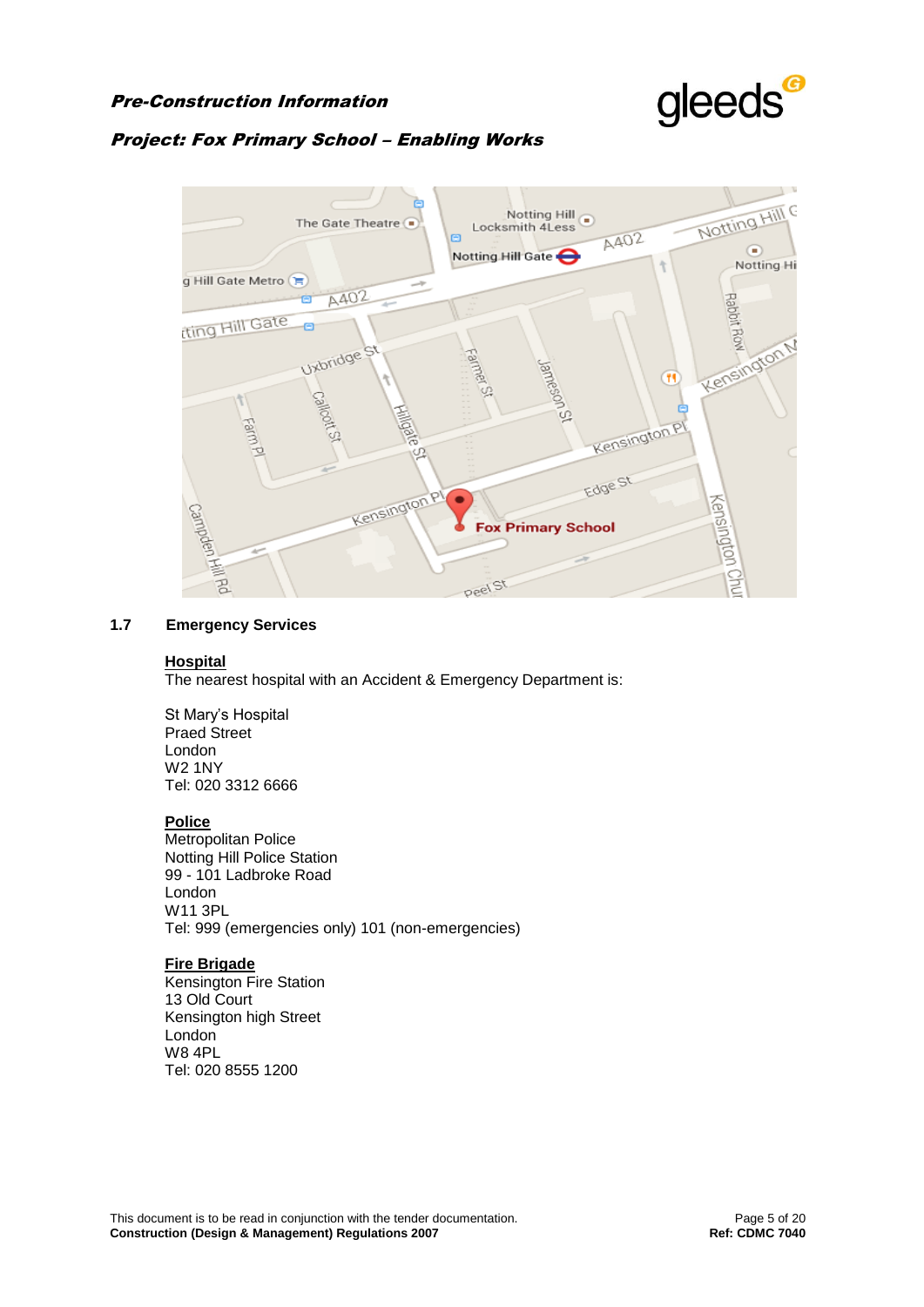

## Project: Fox Primary School – Enabling Works

### **1.8 Extent and location of existing records and plans**

The following existing survey reports, documentation and plans have been made available to the project team:

| <b>Survey / Existing Information</b>                             | <b>Reference and Location</b>                                                                                                                                                                   |  |  |
|------------------------------------------------------------------|-------------------------------------------------------------------------------------------------------------------------------------------------------------------------------------------------|--|--|
| Refurbishment / Demolition Asbestos<br>Survey                    | A Re-inspection Survey, further to the previous<br>Type II survey, was carried out on 11/12/2012. A<br>Refurbishment and Demolition Survey for the main<br>hall was carried out in August 2014. |  |  |
| Services and utilities                                           | Available from the project manager.                                                                                                                                                             |  |  |
| Ground investigation                                             | Available from the project manager.                                                                                                                                                             |  |  |
| Measured survey                                                  | Available from the project manager.                                                                                                                                                             |  |  |
| Topographical                                                    | Available from the project manager.                                                                                                                                                             |  |  |
| Noise survey report                                              | Available from the project manager.                                                                                                                                                             |  |  |
| Archaeological assessment                                        | Available from the project manager.                                                                                                                                                             |  |  |
| Site UXO desktop study                                           | A UXO survey was carried out on 10/05/2013.                                                                                                                                                     |  |  |
| Arboricultural survey                                            | Available from the project manager.                                                                                                                                                             |  |  |
| Dimensional survey                                               | Available from the project manager.                                                                                                                                                             |  |  |
| Flood Risk assessment                                            | Available from the project manager.                                                                                                                                                             |  |  |
| Geotechnical survey                                              | To be instructed                                                                                                                                                                                |  |  |
| Party wall survey                                                | Ongoing                                                                                                                                                                                         |  |  |
| Subscan survey (including utilities and<br>drainage CCTV survey) | Available from the project manager.                                                                                                                                                             |  |  |

Additional survey's and reports, as listed in E C Harris' survey tracker, will be undertaken through the duration of the project, the results of which will be made available to the project team.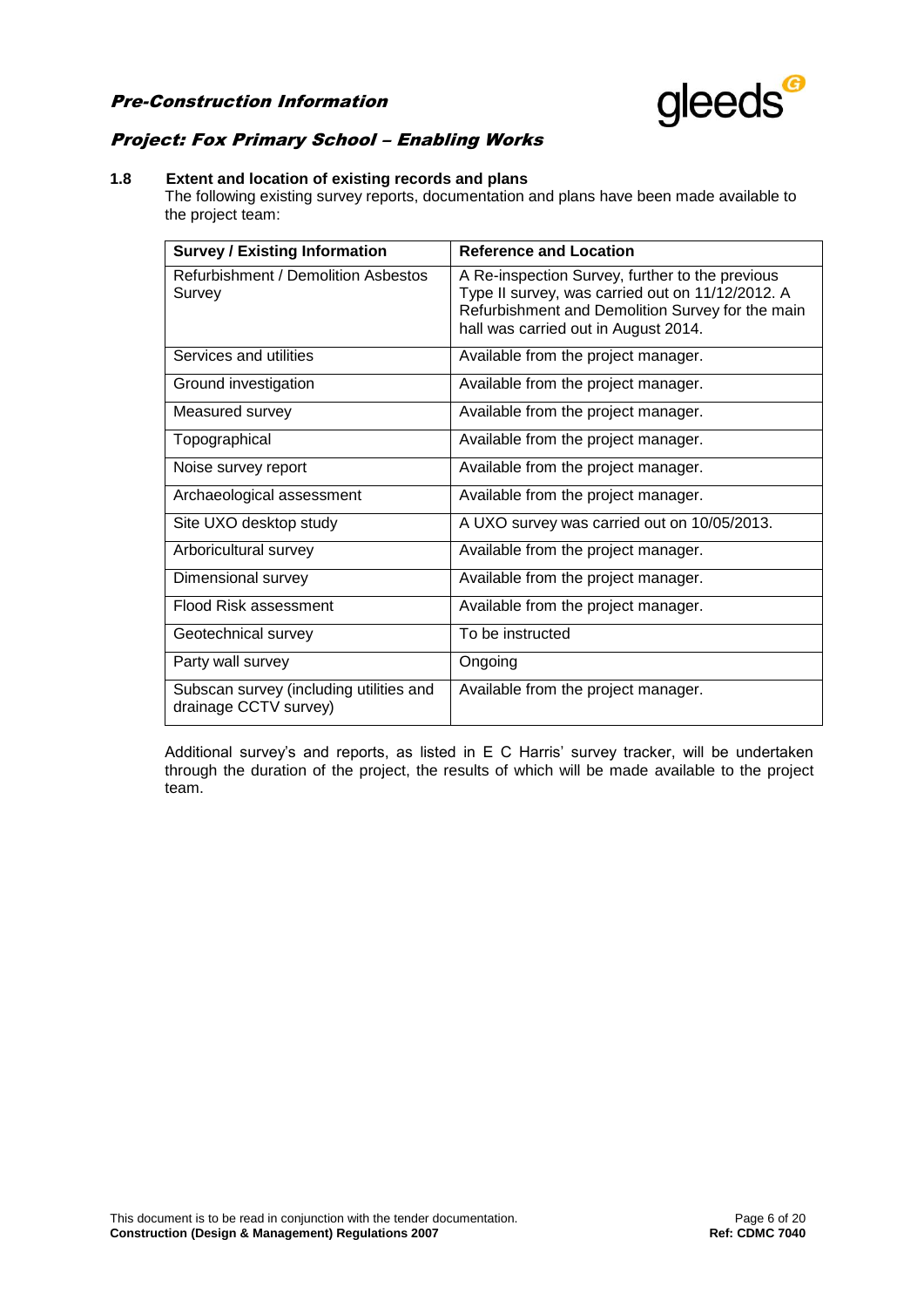

## **2. 0 CLIENT'S CONSIDERATIONS & MANAGEMENT REQUIREMENTS**

**2.1 Planning and managing construction work, including and Health and Safety goals for the project**

The Principal Contractor must establish a benchmark standard for the monitoring of Health and Safety management on the project e.g.

- No fatalities
- No major injuries<br>• No dangerous oc
- No dangerous occurrences
- No exposure to hazardous substances and processes
- Minimise and or remove the risk of ill health or injury to employees, Sub-Contractors and others including the general public

All Contractors on site will be expected to achieve a similar minimum standard.

The Principal Contractor should manage, monitor and review on an ongoing basis Health and Safety implementation and performance and copy reports to the project manager and CDM Co-ordinator to allow the Client to determine that arrangements are being maintained. CDM and Health and Safety should be included on the agenda for progress meetings, preferably as an early item.

The Principal Contractor will also be expected to provide a report on Health and Safety issues that have arisen since the previous meeting, as a minimum this should include:

- Health and safety incidents
- **Accidents**
- **Safety inspections and audits carried out**
- HSE visits

**THE CONSTRUCTION PHASE PLAN (formerly the Construction Phase Health and Safety Plan) developed from the pre-construction (tender stage) information must be site specific and be submitted to the CDM Co-ordinator not less than one week prior to the proposed start date for construction work.**

#### **NO CONSTRUCTION WORK IS TO COMMENCE UNTIL CONFIRMATION HAS BEEN RECEIVED IN WRITING FROM THE CLIENT THAT THE CONSTRUCTION PHASE PLAN IS SUFFICIENTLY DEVELOPED IN COMPLIANCE WITH REGULATIONS 23(1)(a); and 22(1)(c) OF THE CDM REGULATIONS.**

The content of the construction phase plan should follow the guidance in Appendix 3 of the Approved Code of Practice to the Construction (Design and Management) Regulations 2007, 'Managing Health and Safety in Construction' L144. The level of detail should be proportionate to the risks involved in the project.

For the purposes of establishing the sufficiency of the Construction Phase Plan in respect of the above is dependant on the inclusion of suitable method statements in respect of:

- Traffic management arrangements (including site plan, signage and phasing details)
- Site plan, including details of storage areas
- **Logistics arrangements**
- Temporary works e.g. structural stability during phased demolition
- Deep excavations
- Site security
- Welfare arrangements
- Demolition and temporary instability issues
- Service Diversions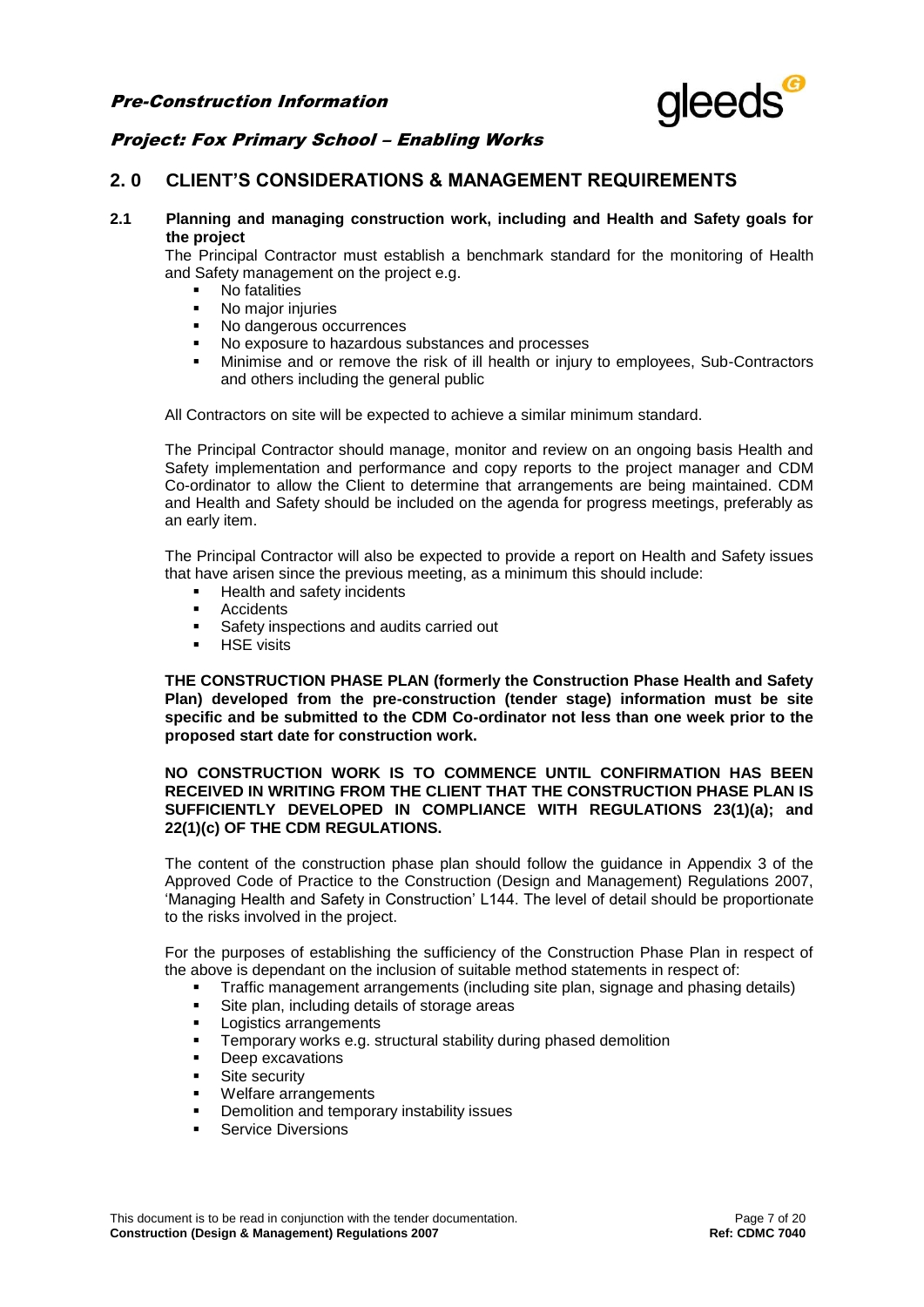

## Project: Fox Primary School – Enabling Works

#### **2.2 Arrangement for liaison between parties**

To compliment the arrangements set by the Client, the Principal Contractor should manage and implement a site safety liaison between Sub-Contractors, utility companies and, where necessary, neighbours and nearby construction sites. Additionally, the Principal Contractor should liaise with project team on Health and Safety matters.

| <b>Discipline</b>               | Company                 | Contact                                                                                                                                                |
|---------------------------------|-------------------------|--------------------------------------------------------------------------------------------------------------------------------------------------------|
| <b>Project Manager</b>          | <b>EC</b> Harris        | Christian Beal<br>0207 812 2154<br>christian beal@echarris.com                                                                                         |
| Architect                       | <b>Barron and Smith</b> | Margaret Leong<br>0207 940 3457<br>margaret.leong@barronandsmith.com                                                                                   |
| <b>Structural Engineer</b>      | Robson Liddle           | Paul Stansbie<br>01392 351221<br>07813 693813<br>paulstansbie@robsonliddle.com                                                                         |
| <b>M&amp;E Consultant</b>       | Hamson JPA              | Paul Rodgers (Electrical)<br>01444 449400<br>paul.rodgers@hamsonjpa.co.uk<br>Ryan Skinner (Mechanical)<br>01445 449400<br>ryan.skinner@hamsonjpa.co.uk |
| <b>CDM Co-ordinator</b>         | Gleeds Health & Safety  | Paul Horrox<br>0207 631 7384<br>Paul.horrox@gleeds.co.uk                                                                                               |
| Contaminated land<br>consultant | Golder Associates       | <b>Giles Murrey</b><br>0115 937 1111<br>gcmurray@golder.com                                                                                            |

#### **2.3 Arrangement for design change during the construction phase**

The Principal Contractor should assess the Health and Safety implications of any proposed design change, contract instructions or any eventuality which could impact on Health and Safety. The project manager and CDM Co-ordinator must be made aware of any significant Health and Safety risks or significant changes to programme or methods of working resulting from these changes. The steps taken to eliminate any hazard introduced by the design change should be documented in some form which allows the information to be passed to the right people.

#### **2.4 Safety goals for the project and arrangements for monitoring and review** The Health and Safety goals of this project should be:

- No fatalities
- No major injuries
- No dangerous occurrences
- No exposure to hazardous substances and processes
- Minimise and or remove the risk of ill health or injury to employees, Sub-Contractors and others including the general public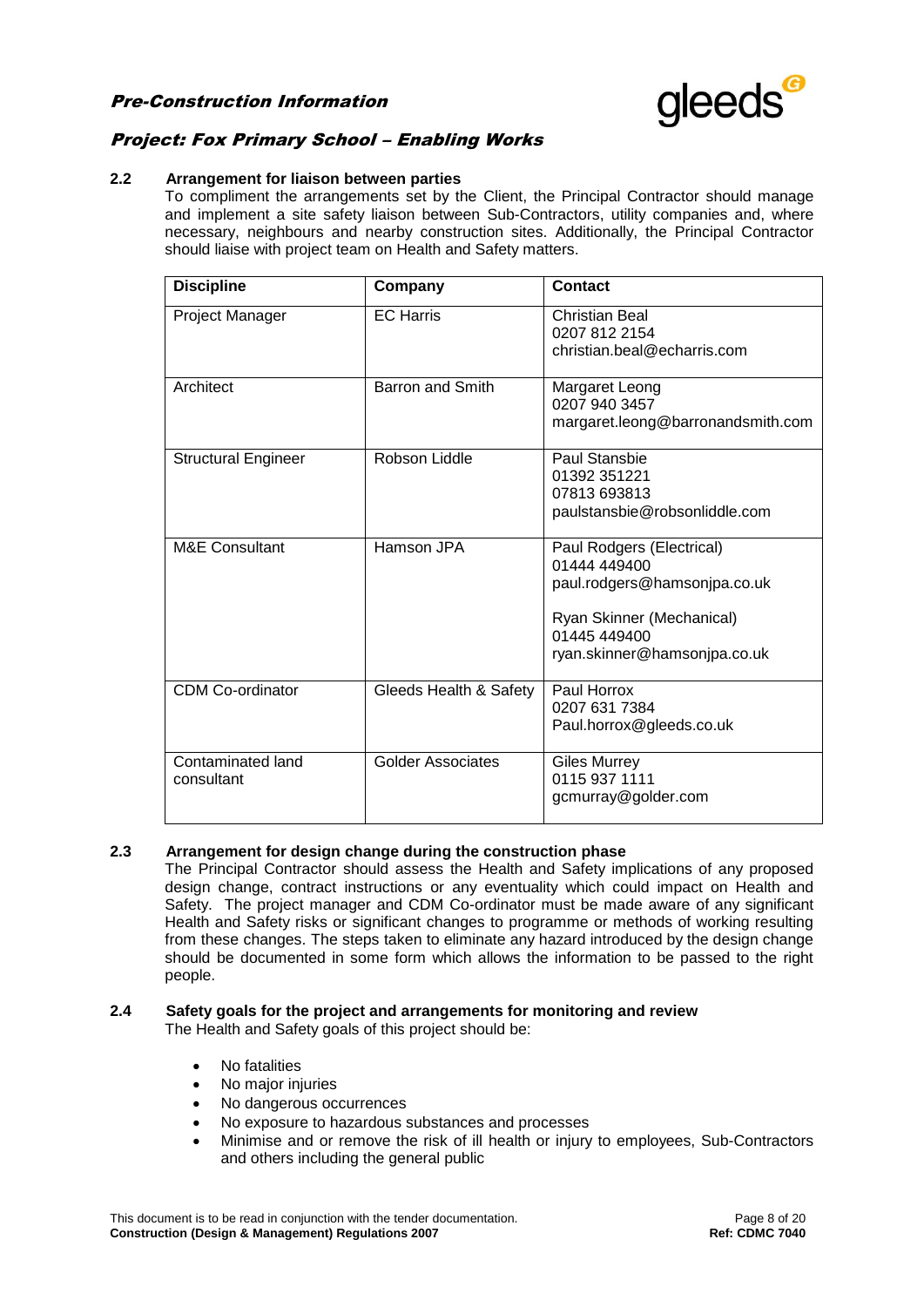

## Project: Fox Primary School – Enabling Works

The Principal Contractor should manage, monitor and review on an ongoing basis Health and Safety implementation and performance and copy reports to the project manager and CDM Co-ordinator to allow the Client to determine that arrangements are being maintained. CDM and Health and Safety should be included on the agenda for all progress meetings, preferably as an early item.

The Principal Contractor will also be expected to provide a report on Health and Safety issues that have arisen since the previous meeting, as a minimum this should include:

- Health and Safety incidents
- Accidents and injuries (including workplace diseases)
- Near misses
- Safety inspections and audits carried out
- HSE visits

### **2.5 Welfare arrangements**

The Principal Contractor must make suitable provisions to ensure that all facilities relevant to the welfare of his staff are provided on site at all times, in accordance with the Construction (Design & Management) Regulations 2007 - Schedule 2. The location of site welfare facilities should be proposed as part of the tender documents. Confirmation that these arrangements have been made should be included in the Construction Phase Plan.

#### **2.6 'No-go' areas/authorisation requirements**

The Principal Contractor must liaise with the project manager with regard to the operation and issue of permits for all works affecting the operation of the School.

#### **2.7 Restrictions on working hours and noisy works/works creating vibration**

The arrangements made by the Principal Contractors should indicate arrangements for complying with both the Control of Noise at Work Regulations 2005 and the Control of Vibrations at Work Regulations 2005, methods of work which minimise noise nuisance to the general public as well as their own staff should be chosen and vibration techniques which eliminate or reduce to minimum exposure levels to operatives should be used where these cannot be eliminated.

#### **2.7 Site restrictions**

The Principal Contractor must limit his work to the works site as indicated on the site boundary drawings for each phase of the project.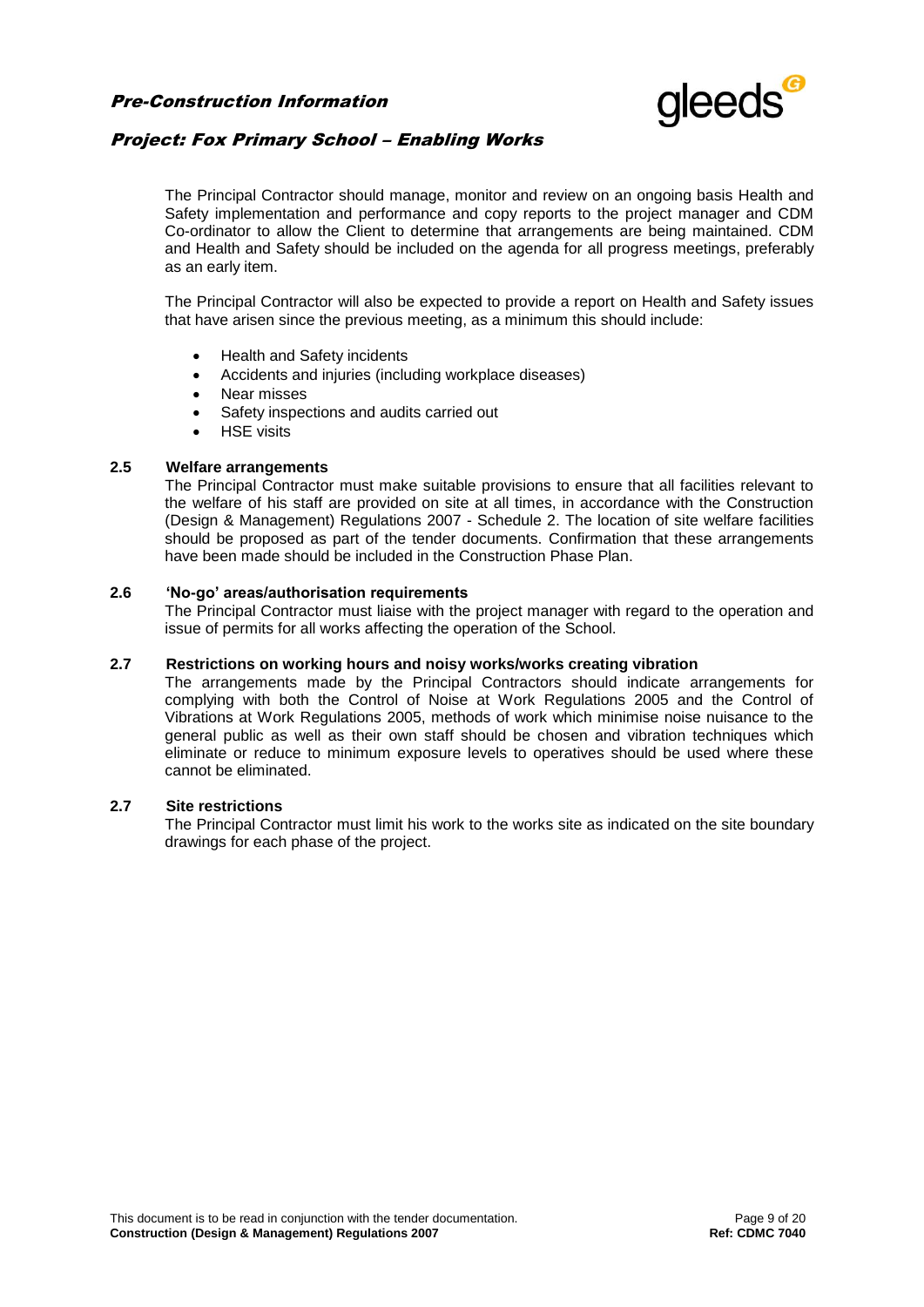

## Project: Fox Primary School – Enabling Works

## **3.0 CONTRACTORS MANAGEMENT ARRANGEMENTS**

#### **3.1 Preventing unauthorised access**

The Principal Contractor should take reasonable steps to prevent unauthorised access to the site by members of the public, site workers, visitors and delivery drivers. Access should be limited to those who have received a site induction. Consideration should be given to controlling access by means of a gate, security guard or turnstile system.

#### **3.2 Site security including hoarding**

The Principal Contractor should take reasonable steps to prevent unauthorised access to the site by members of the public, site workers, visitors and delivery drivers (HSG 151 "Protecting the Public – Your Next Move). Access should be limited to those who have received a site induction. Consideration should be given to controlling access by means of a gate, security guard or turnstile system.

Every part of the work area shall, so far as is reasonably practicable, have its perimeter identified by suitable signs and fencing/hording, so its extent is readily identifiable.

Problems associated with vandalism, theft and nuisance are not expected at this location. However particular account should be taken of unauthorised persons, especially children and young people straying onto the work area while construction activities are taking place.

Contractors must ensure that their security measures are sufficiently stringent to avoid incidents affecting themselves, visitors, residents or any other person in the vicinity of the works.

#### **3.3 Site transport arrangements including deliveries waste removal & access/egress**

Deliveries to the site should be managed under a traffic management Plan compiled and managed by Principal Contractor. Cognisance should be taken of local road restrictions (single and double yellow lines, parking metres etc). Information on upcoming road works can be found, up to three months in advance, [here.](http://public.londonworks.gov.uk/roadworks/home;jsessionid=0aeae16430d639d9149c35b747278c45dec465b59781.e34NaxyLchaMci0LaxuPb3yOch0Ke0)

A suitable main point of safe assess for pedestrians and access routes for emergency vehicles must be clearly indicated on the Plan and these routes kept clear from obstructions.

The Principal Contractor should arrange, collect and dispose of all waste in accordance with current legislation. It should be noted that because the soil is contaminated with Asbestos, it is classed as hazardous waste.

#### **3.4 Fire, emergency, and rescue Plans and procedures for means of escape**

#### **3.4.1 Fire**

The Principal Contractor should prepare a fire safety Plan with will indicate how anyone on site can reach a place of safety in the event of a fire. The Plan should be easy to understand and all those involved in the project should be made familiar with the procedures in the event of a fire on site.

This Plan must comply with The Joint Code of Practice on Protection from Fire of Construction Sites and Buildings Undergoing Renovation and the Regulatory Reform (Fire Safety) Order 2005.

The Principal Contractor should incorporate into his Site Rules a no smoking policy.

#### **3.4.2 Emergency**

The Principal Contractor should prepare a suitable Emergency Plan detailing the procedures to be taken in the event of serious or imminent danger and major injury/fatality. Written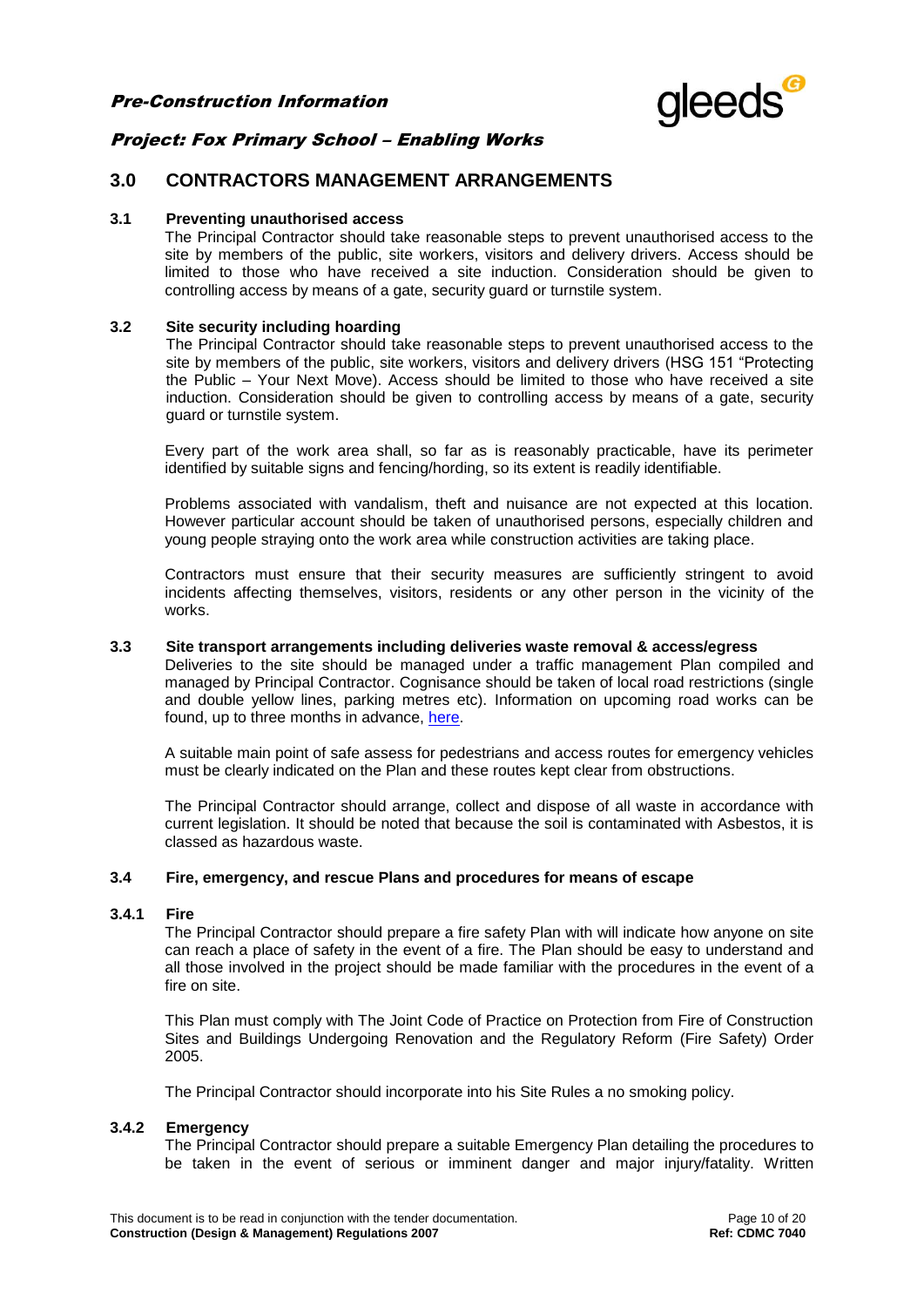

## Project: Fox Primary School – Enabling Works

emergency procedures must be displayed in prominent locations around the site. The procedures may require evacuation of the site or involve the rescue of an injured person details of which should be included in the Construction Phase Plan. A sufficient number of competent persons should be nominated to implement those procedures.

#### **3.4.3 Rescue**

The Principal Contractor should give reference in any Plan to the procedures for rescue of any persons involved in work at height, confined space or other relevant high risk work.

#### **3.5 Signage**

All signage on site must be to in accordance with the Safety (Signs and Signals) Regulations 1996.

#### **3.6 Underground Services**

The Principal Contractor should take cognisance of all drawings issued to inform of the location of existing services. Prior to any excavation the Principal Contractor should confirm the location by carrying out a scan or survey using CATs. Reference should also be made to HSE guidance document HSG47 'Avoiding danger from underground services'.

#### **3.7 Smoking and parking restrictions**

- No parking available on adjacent roads
- The construction site is to be a non-smoking site

#### **3.8 Restrictions on working hours and noisy works/works creating vibration**

The arrangements made by the Principal Contractors should indicate arrangements for complying with both the Control of Noise at Work Regulations 2005 and the Control of Vibrations at Work Regulations 2005, methods of work which minimise noise nuisance to occupied buildings, the general public as well as their own staff should be chosen and vibration techniques which eliminate or reduce to minimum exposure levels vibration to operatives should be used where these cannot be eliminated.

The Royal Borough of Kensington and Chelsea has stated that permitted hours for working will normally be the following:

- 08:00 18:00 hours (Monday to Friday)
- 08:00 13:00 hours (Saturdays)
- No working is permitted on Sundays or Bank Holidays

These times apply to work that is audible at the site boundary

#### **3.9 Site restrictions and Client rules**

The Principal Contractor must limit his work to the works site as indicated on the site boundary drawings for each phase of the project.

In addition to the statutory Local Authority requirements in relation to noise, the School may specify that the Principal Contractor stops all noisy work on certain days or time periods.

#### **3.10 Working in a live School**

Fox Primary School will remain in operation throughout the works. It will therefore be necessary to segregate the Principal Contractor's working areas and site compound from the School through the use of full height hoarding. The Principal Contractor must ensure that their fire plan is coordinated with the School's fire plan.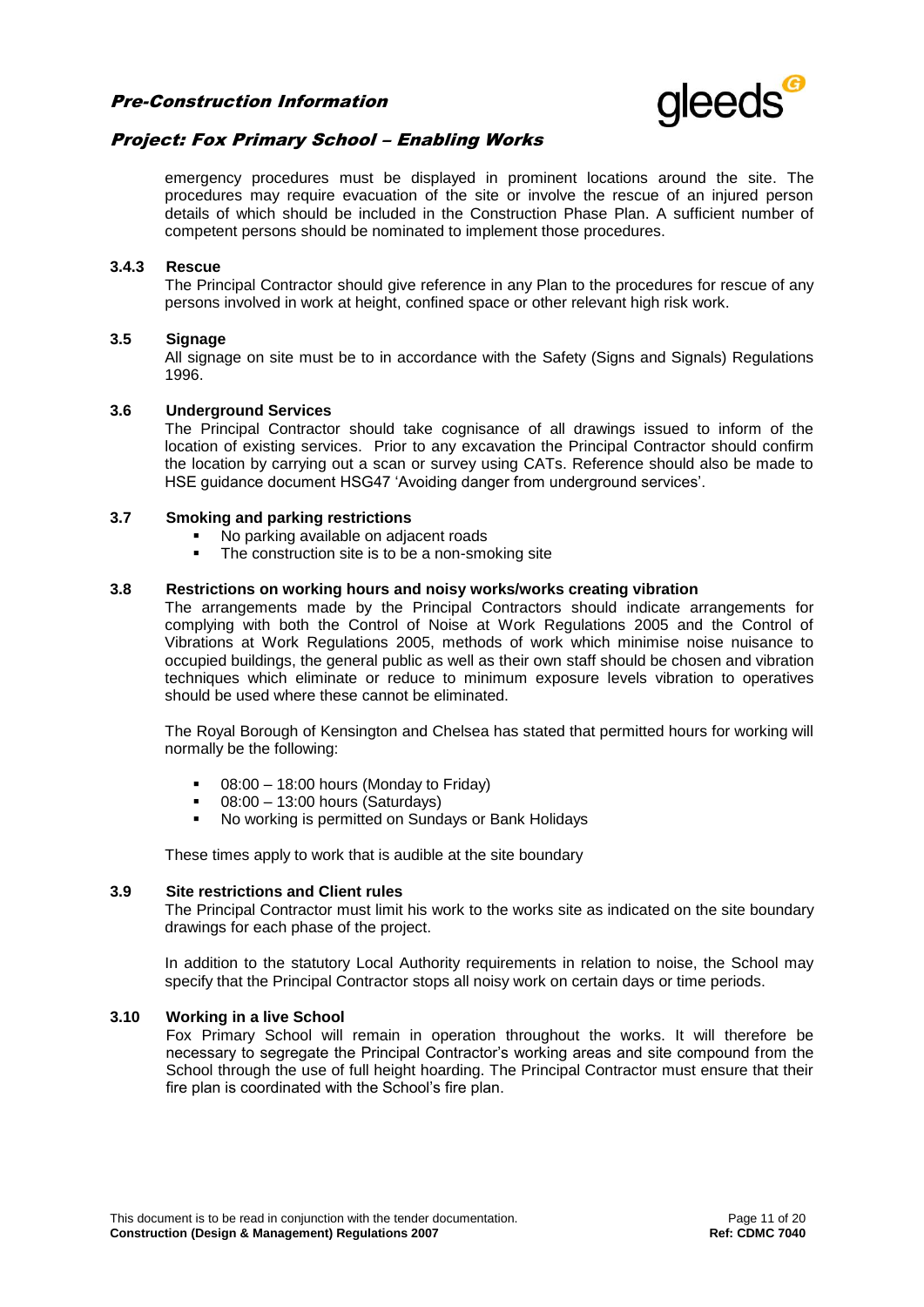

## Project: Fox Primary School – Enabling Works

#### **3.11 Adjacent land uses**

The immediate area around the School is residential in nature. The Principal Contractor must ensure that their work does not affect any nearby residents. Additionally, the Principal Contractor must ensure that they minimise their disruption to School activities. The School may specify that the Principal Contractor stops all noisy work on certain days or time periods.

There is a construction site on the junction of Edge Street and Kensington Church Street. While this should not affect deliveries to site, the Principal Contractor should liaise with the site manager at the other construction site in order to co-ordinate emergency arrangements.

#### **3.12 Restrictions on deliveries, waste collection or storage**

Due to the limited space available to the School and the fact the School will remain in operation throughout the works, that there will be limited space on site for the storage of materials and waste.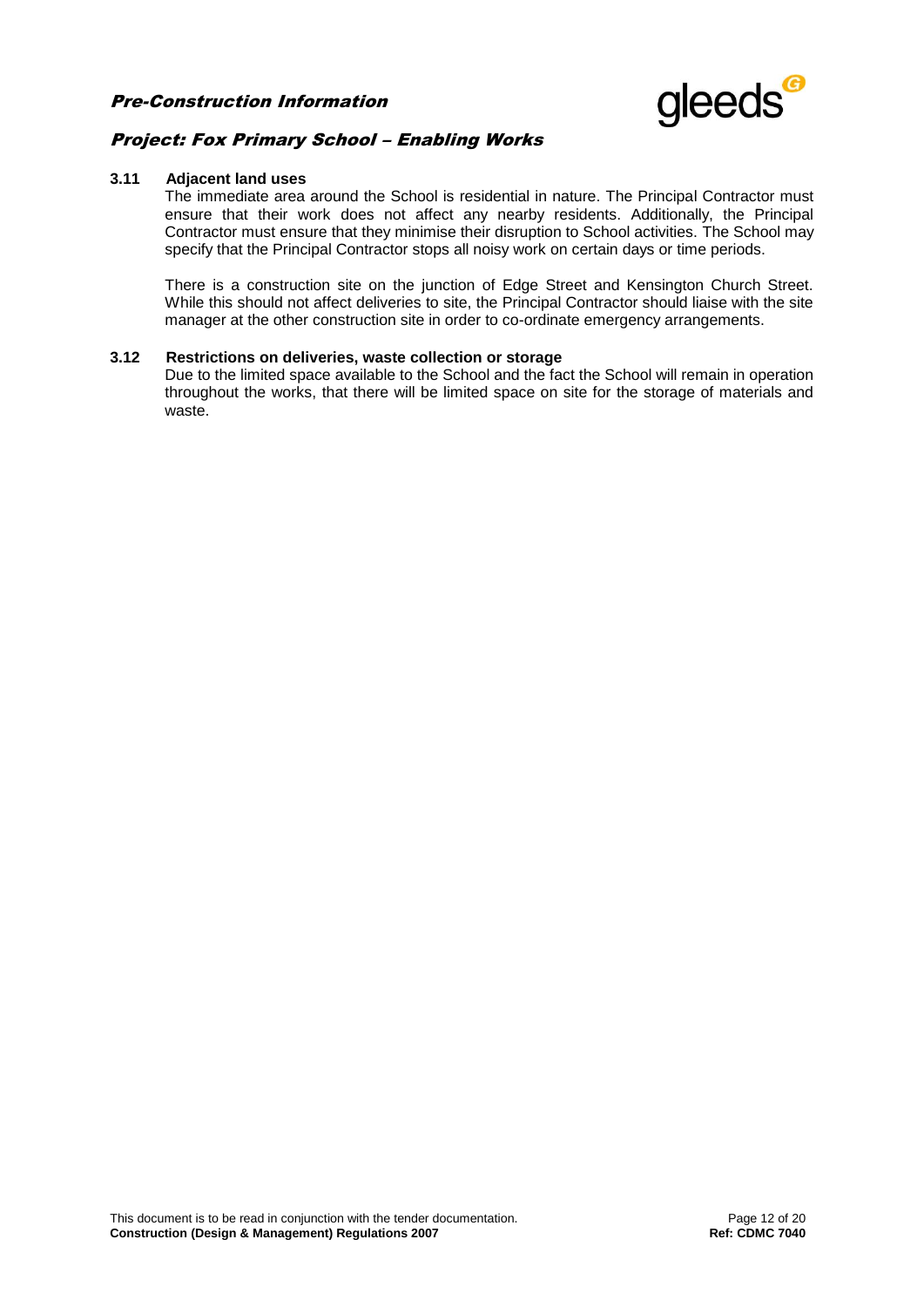

## Project: Fox Primary School – Enabling Works

## **4.0 ENVIRONMENTAL RESTRICTIONS & EXISTING ON-SITE RISKS**

#### **4.1 Safety hazards associated with the project and environment**

#### **4.1.1 Boundaries (including adjacent buildings)**

In order to protect pupils, live construction areas on site, including the Contractor's compound, will need to be segregated from in-use areas of the School at all times.

The Principal Contractor will need to undertake a site survey to determine the most suitable location for their site compound, taking into account the narrow size of Kensington Place.

Access to the School will be via Kensington Place and must be segregated from the main School pedestrian access. The Principal Contractor should be cognisant of the fact that Kensington Place is a narrow road and may not be suitable for large vehicles. Edge Street must not be used as an access route, due to it being a narrow no through road with no room to turn around.

#### **4.1.2 Existing storage of hazardous materials.**

With the exception of the contaminated soil, no known hazardous materials are stored on site.

All excavated soil stored on site prior to disposal must be stored in line with the Control of Asbestos Regulations 2012.

#### **4.1.3 Location of existing services.**

Drawings showing the location of existing services will be issued prior to commencement of work on site.

#### **4.1.4 Ground conditions/underground structures.**

A Geotechnical Survey is currently being instructed by the project manager, while a ground investigation is currently available.

### **4.1.5 Information on hazardous areas.**

The project area for the enabling works is contaminated with Asbestos.

#### **4.2 Health Hazards**

#### **4.2.1 Details of any infestations and/or bats etc.**

There are no known infestations or bats on site. Rats had previously been present on the raised soil area in the enabling works, however this has been dealt with by the School through trapping. The Principal Contractor must take into consideration the presence of common urban animals (e.g. rats, foxes) and associated diseases (e.g. Weils Disease).

#### **4.2.2 Asbestos**

The purpose of the enabling works for this project is the removal of soil that has been contaminated with Asbestos and remediation of the area. Therefore suitable protection measures must be put in place, including screening, dampening down of the area, suitable PPE and showers/cleaning areas for decontamination.

Vehicles leaving site will require wheel washing, with the water being suitably disposed of.

All contaminated land must be disposed of in line with the Control of Asbestos Regulations 2012 and the Hazardous Waste Regulations 2005.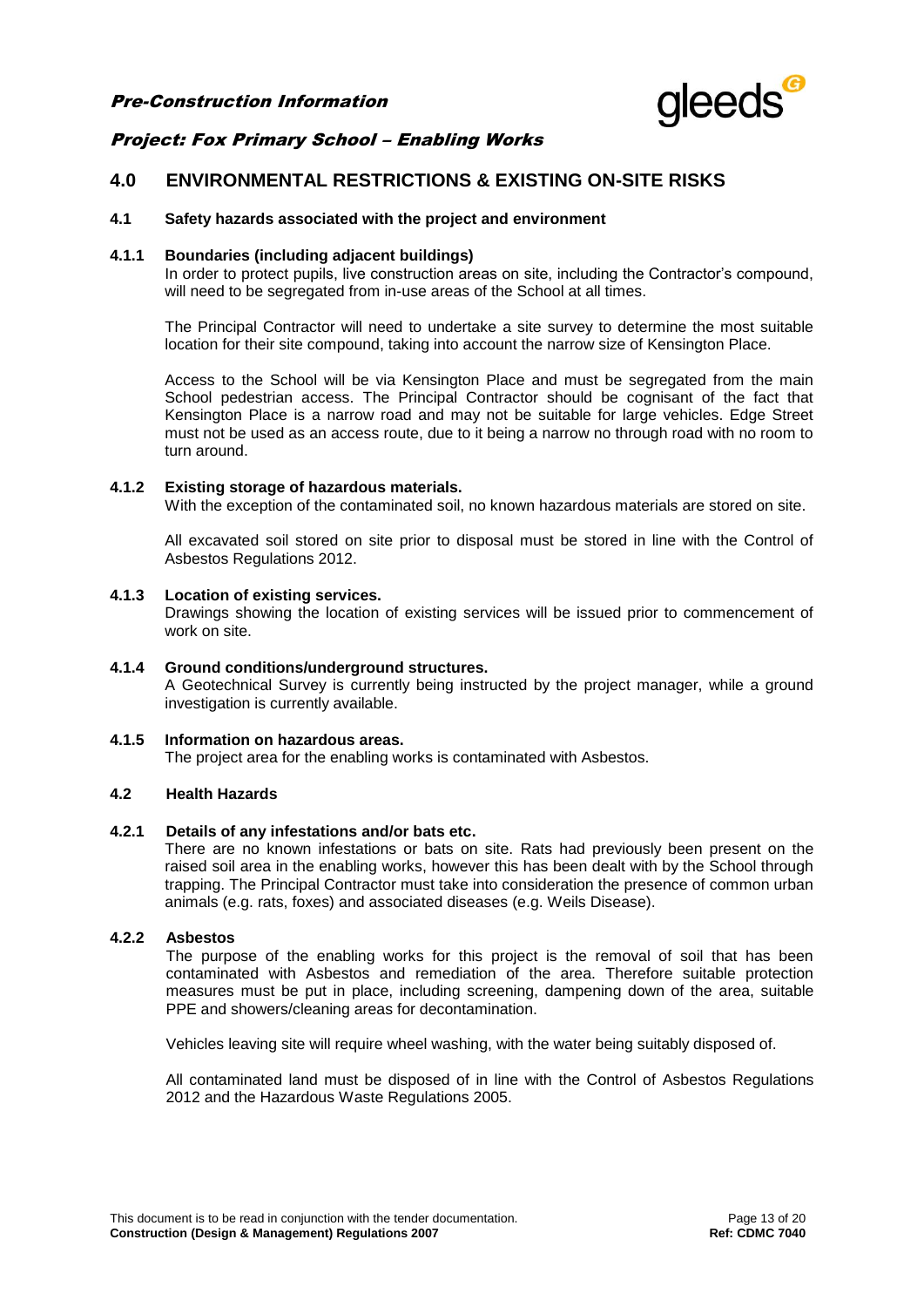

## Project: Fox Primary School – Enabling Works

## **5.0 SIGNIFICANT DESIGN & CONSTRUCTION HAZARDS**

#### **5.1 Significant design assumptions and suggested work methods, sequences or other control measures**

All significant design changes required during the construction phase will be agreed with the Client and Principal Contractor prior to the changes being put into effect.

Where changes to the design are being considered, the Principal Contractor will notify the CDM Co-ordinator in advance, so that any safety implications can be discussed and commented on.

All changes to the design during construction will be recorded by the Principal Contractor and included in the 'as built' drawings issued by him as part of the Health and Safety File.

Suggested work methods, sequences or control measures; Summaries should be used to draw attention to actions required by Contractors of particularly noteworthy issues.

#### **5.2 Arrangements for co-ordination of ongoing design work and handling design changes**

The Principal Contractor should assess the Health and Safety implications of any proposed design change, contract instructions or any eventuality which could impact on Health and Safety. The project manager and CDM Co-ordinator must be made aware of any significant Health and Safety risks or significant changes to programme or methods of working resulting from these changes. The steps taken to eliminate any hazard introduced by the design change should be documented in some form which allows the information to be passed to the right people.

All Architects Instructions / Variation Orders having a design implication must be forwarded to the CDM Co-ordinator to assess the impact on the development of the Construction Phase Plan.

Co-operation / co-ordination must be established between permanent and temporary design processes.

#### **5.3 Information on significant Health and Safety risks identified during design**

All the risks associated with this design should be evident to a competent Contractor working within the construction industry.

The following is a list of risks that the construction phase plan should address as a minimum:

- **Work at height and access equipment;**<br> **u** lniury from falling materials:
- Injury from falling materials;<br>Incontrolled structural colla
- Uncontrolled structural collapse;
- Manual Handling;
- Traffic Management, Pedestrian and Vehicular Traffic;
- Live Services Electricity, Gas, Water, Data etc;
- Dust, Noise and Vibration;
- Use of powered tools;
- Fire;
- Materials hazardous to health;
- Other site specific risks raised as part of Sections 3 and 4 of the PCI.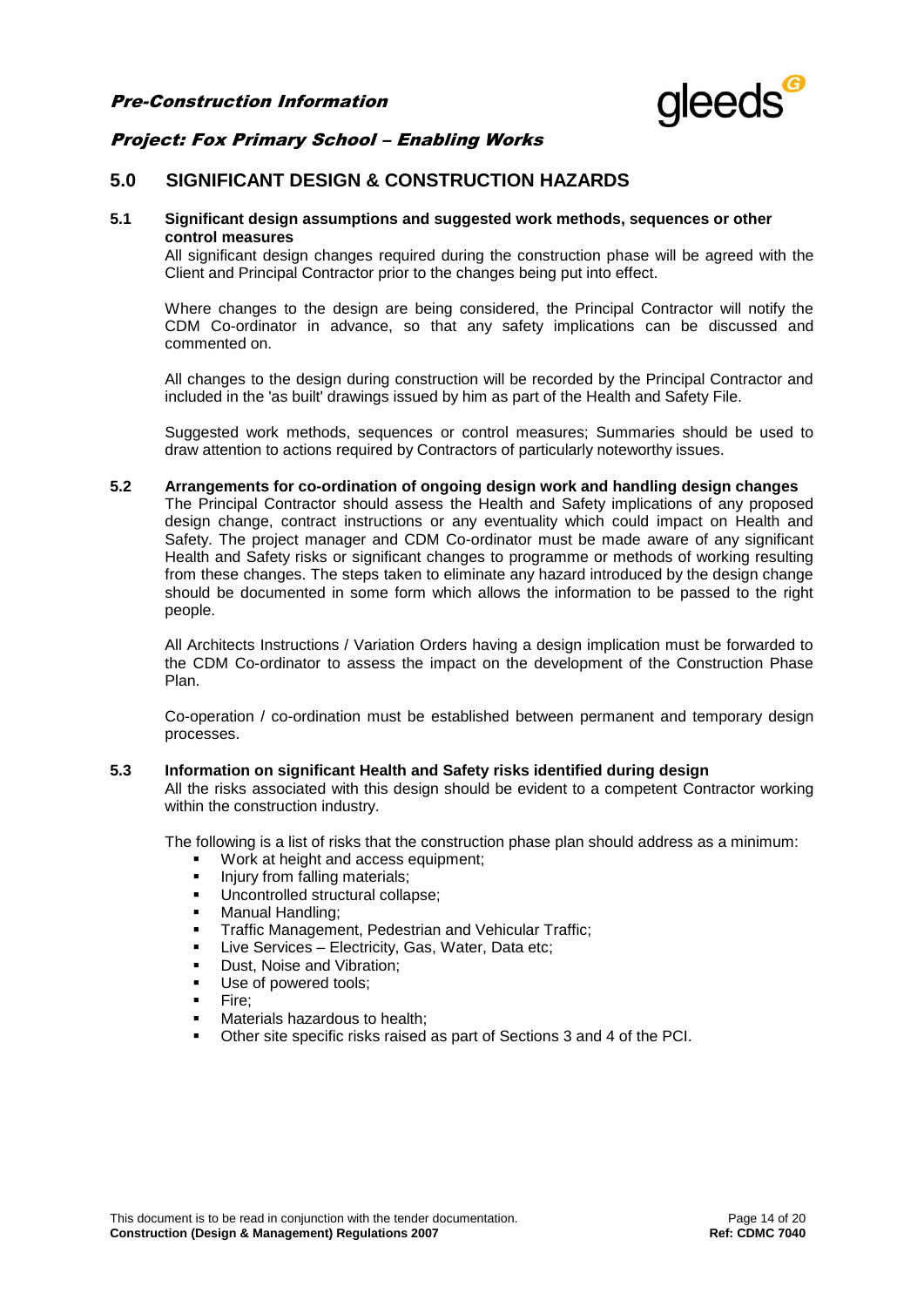

## Project: Fox Primary School – Enabling Works

## **APPENDIX 1 – DESIGN RISK INFORMATION**

These will be issued to the Principal Contractor upon receipt.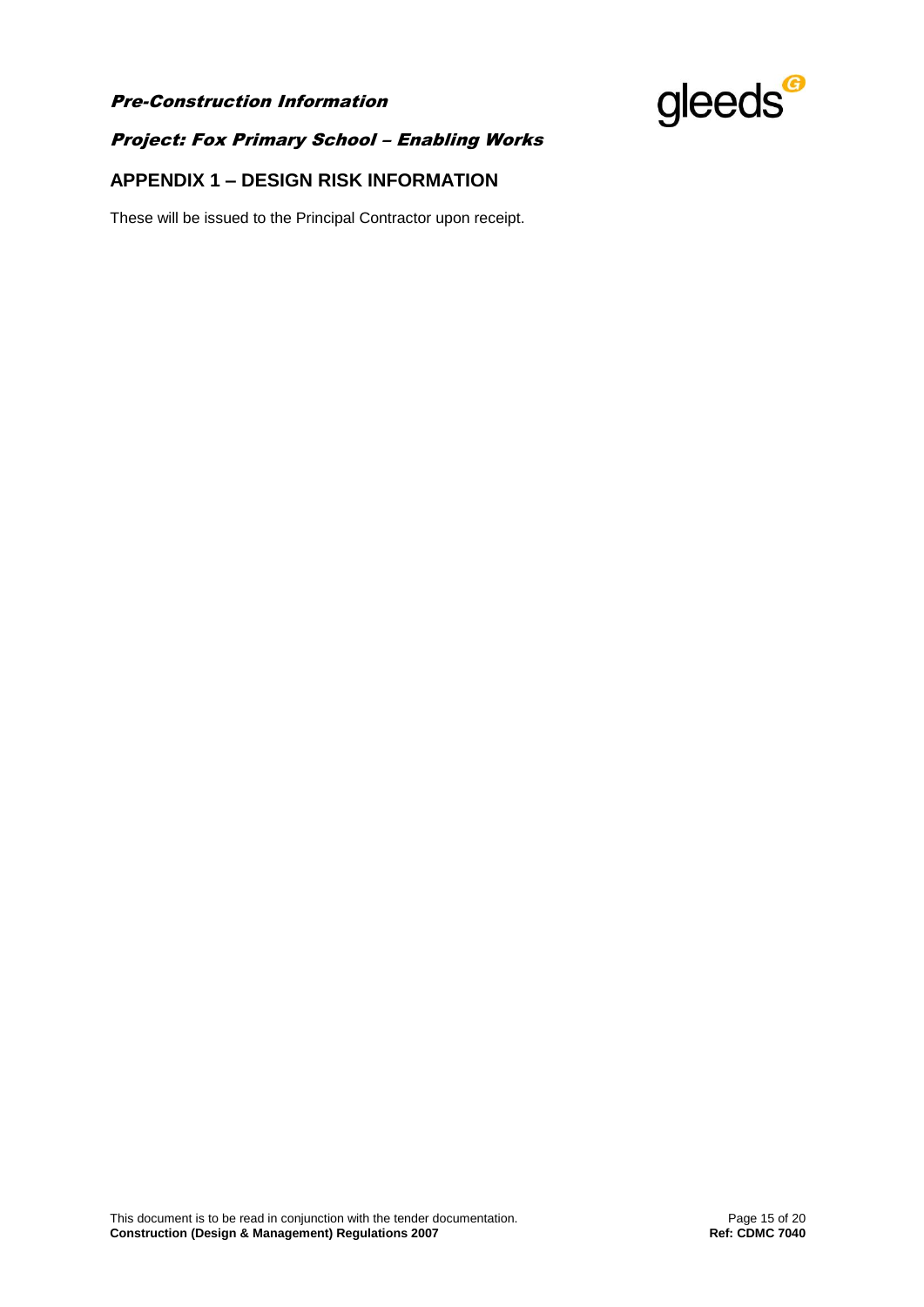

## Project: Fox Primary School – Enabling Works

## **APPENDIX 2 – PROJECT DIRECTORY**

| Project Manager            | <b>EC</b> Harris       | Christian Beal<br>0207 812 2154<br>christian.beal@echarris.com                 |
|----------------------------|------------------------|--------------------------------------------------------------------------------|
| Architect                  | Barron and Smith       | Margaret Leong<br>0207 940 3457<br>margaret.leong@barronandsmith.com           |
| <b>Structural Engineer</b> | Robson Liddle          | Paul Stansbie<br>01392 351221<br>07813 693813<br>paulstansbie@robsonliddle.com |
| M&E Consultant             | Hamson JPA             | Paul Rodgers (Electrical)<br>01444 449400<br>paul.rodgers@hamsonjpa.co.uk      |
|                            |                        | Ryan Skinner (Mechanical)<br>01445 449400<br>ryan.skinner@hamsonjpa.co.uk      |
| <b>CDM Co-ordinator</b>    | Gleeds Health & Safety | Paul Horrox<br>0207 631 7384<br>Paul.horrox@gleeds.co.uk                       |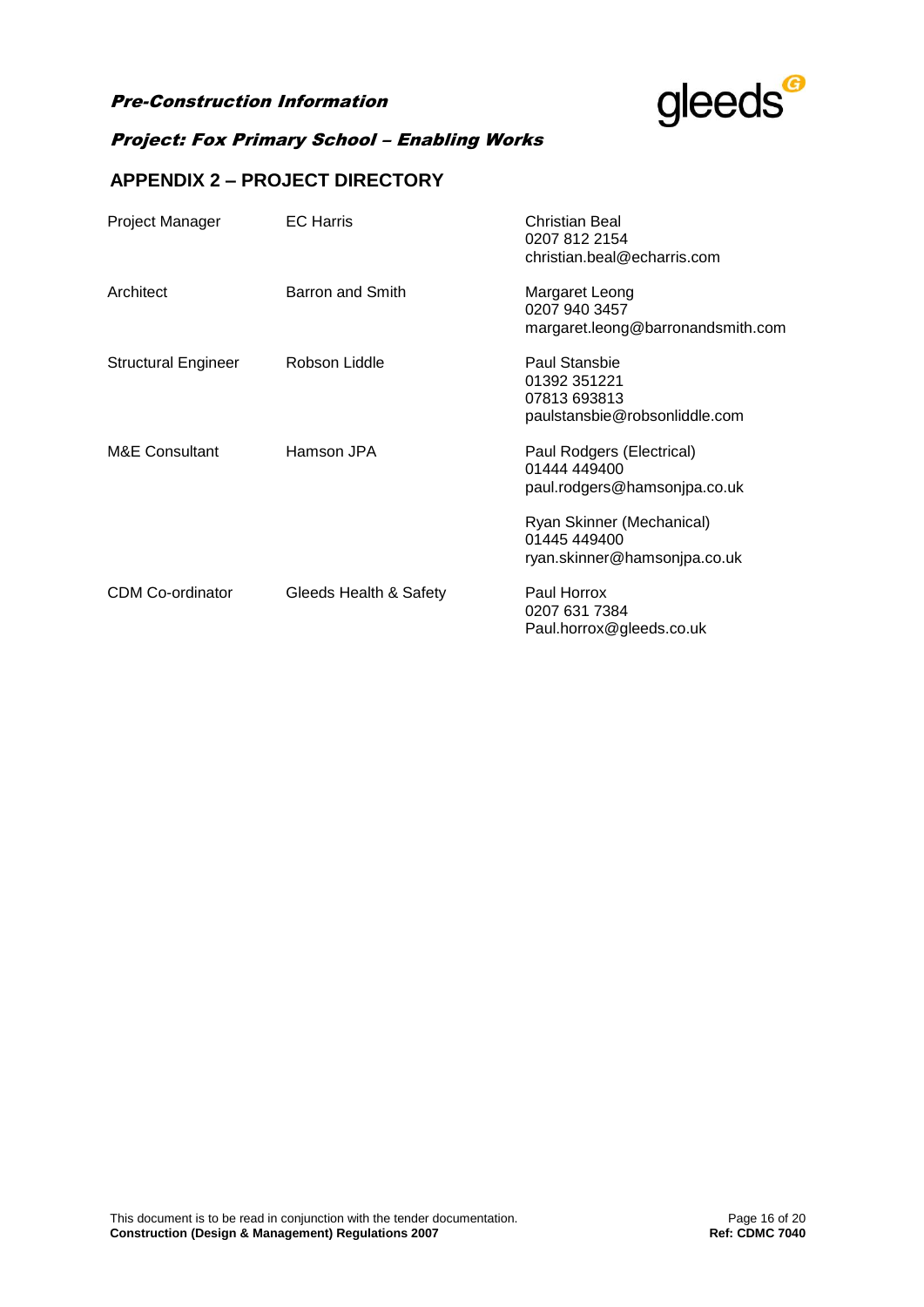

## **APPENDIX 3 - HEALTH & SAFETY FILE - CONTENT & FORMAT**

#### **Purpose, Format and Content**

The Health and Safety File should contain the information needed to allow future construction work, including cleaning, maintenance, alterations, refurbishment and demolition to be carried out safely. Information in the file should alert those carrying out such work to risks, and should help them to decide how to work safely. The file should form a key part of the information that the Client, or the Client's successor, is required to provide for future construction projects under regulation 10. The file should therefore be kept up to date after any relevant work or surveys.

In compliance with CDM Regulations 2007, the file should contain:

- a) A brief description of the work carried out;
- b) Any residual hazards which remain and how they have been dealt with (for example surveys or other information concerning asbestos; contaminated land; water bearing strata; buried services etc);
- c) Key structural principles (for example, bracing, sources of substantial stored energy including pre- or post-tensioned members) and safe working loads for floors and roofs, particularly where these may preclude placing scaffolding or heavy machinery there;
- d) Hazardous materials used (for example lead paint; pesticides; special coatings which should not be burnt off etc);
- e) Information regarding the removal or dismantling of installed Plant and equipment (for example any special arrangements for lifting, order or other special instructions for dismantling etc);
- f) Health and Safety information about equipment provided for cleaning or maintaining the structure;
- g) The nature, location and markings of significant services, including underground cables; gas supply equipment; fire-fighting services etc;
- h) Information and as-built drawings of the structure, its Plant and equipment (for example, the means of safe access to and from service voids, fire doors and compartmentalisation etc).

As-built drawings to be folded to A4 size, electronic format to meet the Client's requirements – drawings in PDF format and documents to be in PDF/ Word.

Where the structure or systems are handed over in stages, relevant information must be available for use/issue by the Principal Contractor and designers at the date of handover. Where the structure or systems are handed over in stages, relevant information must be available for use / issue by the date of handover.

#### **Collection of Information**

Individual designers, the Principal Contractor and Contractors are to provide As-built information as per the requirements of the terms of the contract, information is to be provided in advance of the PC handover meeting in order to allow Gleeds Health and Safety to prepare the file in accordance with CDM 2007 and prepare a status report for review at that meeting.

#### **H&S File Audit**

The content of the Health and Safety File will be compiled and audited throughout the project by the CDM Co-ordinator, with reports issued at project meetings.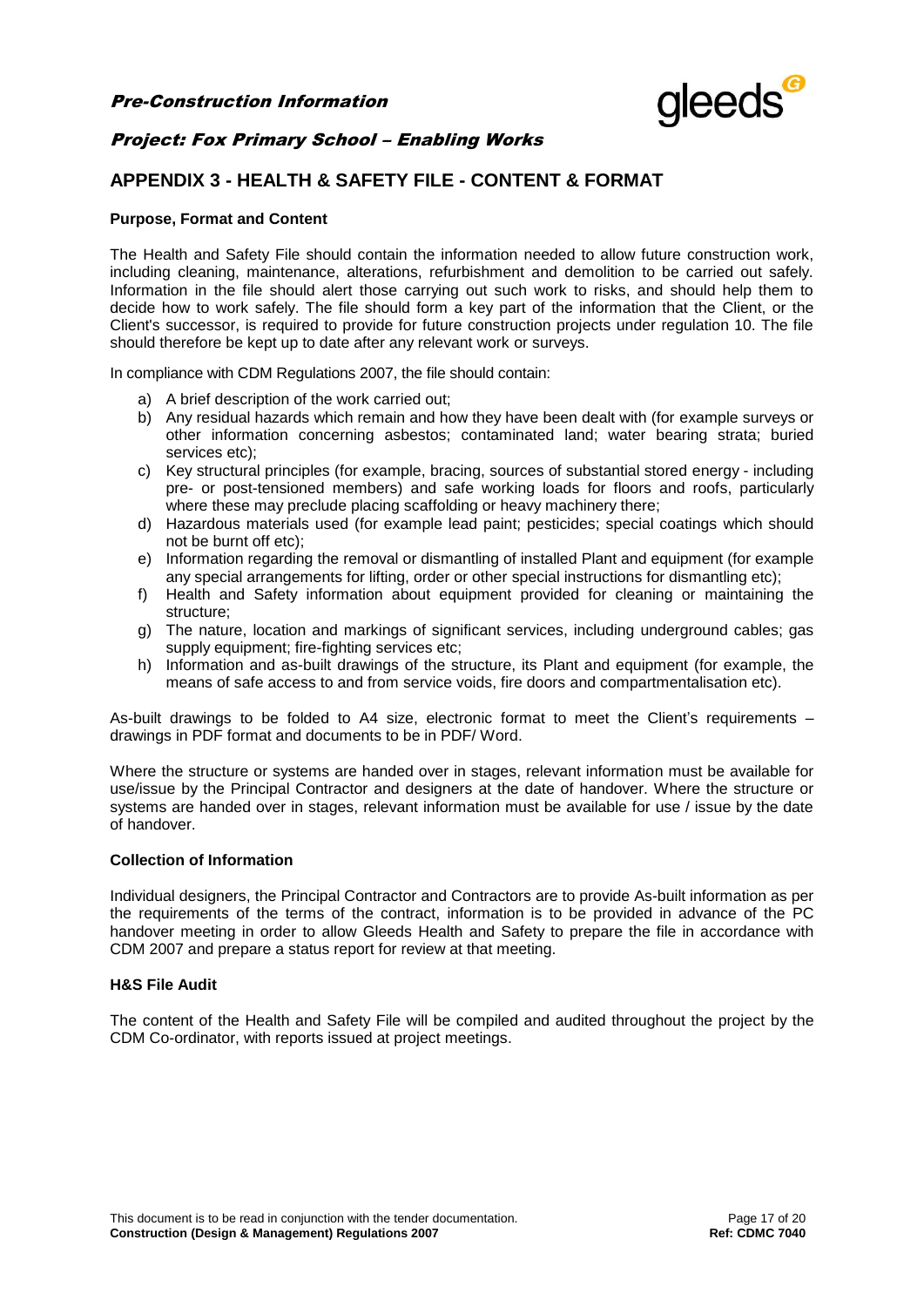

## Project: Fox Primary School – Enabling Works

## **HEALTH AND SAFETY FILE FORMAT**

The Health and Safety File and Operation and Maintenance Manuals should be presented as a series of individual files as numbered below;

File 1.0 - Health & Safety Master File

File 2.0 - Architectural Design As-built Information

File 3.0 - Structural Design As-built Information

File 4.0 - Mechanical & Electrical As-built information

Operation and maintenance manuals can be numbered as follows:

- File 5.0 Mechanical Operation & Maintenance Information (See Mechanical Specification for details)
- File 6.0 Electrical Operation & Maintenance Information (See Electrical Specification for details)
- File 7.0 Miscellaneous Specialists (Individual Files or Sections per specialist)

Note: The file number above is the File Prefix number. Where the file is split into a series of sub or subsub files or volumes, then an appropriate numeric suffix (e.g. 2.1 or 4.2.3 etc.) should be added

The Health and Safety file should be prepared in accordance with the following index. (An electronic version of the file is available in Microsoft Word)

|     | File 1 Index                                 | L <sub>144</sub><br>Paragraph 263 | <b>Information Issued</b><br>&/or compiled by |
|-----|----------------------------------------------|-----------------------------------|-----------------------------------------------|
| 1.  | Introduction                                 |                                   | CDM-C/PC                                      |
| 2.  | Record of amendments                         |                                   |                                               |
| 3.  | Description of the Works                     | (a)                               | <b>CDMC</b>                                   |
| 4.  | Key contacts                                 |                                   | <b>CDMC</b>                                   |
| 5.  | Key structural principles                    | (d)                               | D                                             |
| 6.  | Residual hazards                             | (c)                               | D/PC                                          |
| 7.  | Hazardous materials                          | (b)                               | D/PC                                          |
| 8.  | Demolition, removal, dismantling             | (e)                               | D/PC                                          |
| 9.  | Cleaning and maintenance                     | (f)                               | D                                             |
| 10. | Location and marking of significant services | (g)                               | D/PC                                          |
| 11  | As-built information                         | (h)                               | D/PC                                          |

The file can also include

12. Summary Operation & Maintenance Manuals

Key:

CDM-C – CDM Co-ordinator: PC – Principal Contractor : D – Designer(s) : PCn – Planning Consultant C – Client : Cn – Contractor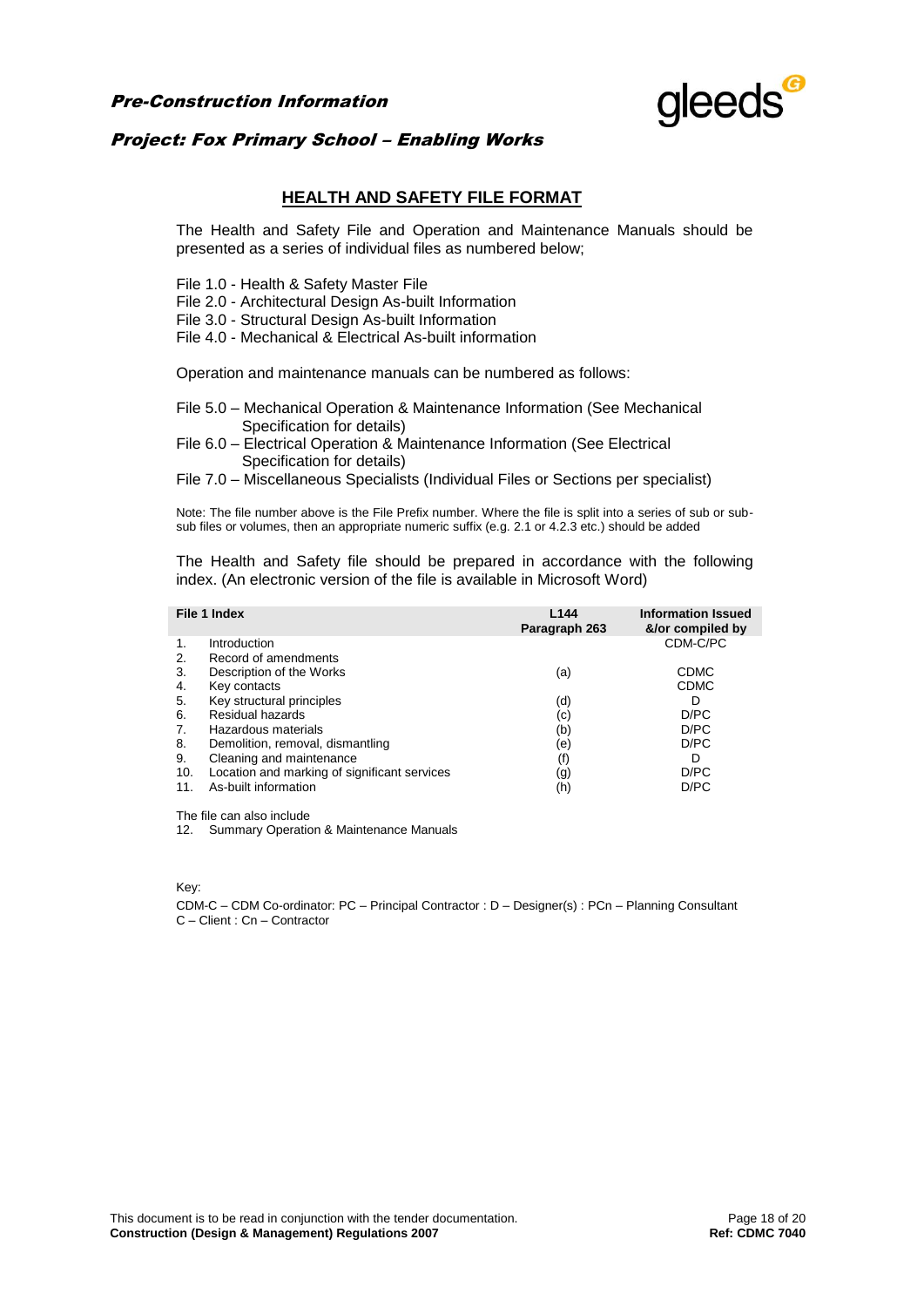

## **APPENDIX 4 - CONSTRUCTION PHASE PLAN**

Under Regulation 3 of the Management Regulations, the Principal Contractor and other Contractors must identify the hazards and assess the risks relating to their work, including the risks they create for others. Using this information, the Principal Contractor must develop a Plan suitable for managing Health and Safety in the construction phase of the project, which includes developing information provided by the Client and CDM co-ordinator.

The Construction Phase Plan is the foundation for good management and clarifies:

- Who does what
- Who is responsible for what
- The hazards and risks which have been identified
- How the works are controlled

The Principal Contractor must present a sufficiently developed copy of this Plan to the Client, prior to the construction phase commencing, to enable the Client to comply with their duties under Regulation 16(a) and 16(b) of the Construction (Design and Management) Regulations 2007. Under Regulation 20(1)(a) of the Construction (Design and Management) Regulations 2007, advice may be sought from the CDM Co-ordinator, in this regard.

For all but the simplest of projects the Plan may not be sufficiently developed to cover all of the work that the project will involve; it may only cover early phases of work (for example site set up, enabling works, clearance and early groundworks). The Plan at this phase should, however, indicate how arrangements for managing the rest of the work will be added into the Plan as Contractors and Sub-Contractors are identified and can give meaningful input into their part of the Plan.

The Plan should be regarded as a live document, reviewed at regular intervals and, where necessary, amended to reflect changes in the scope of work or programme changes where the Planned interface of trades may alter.

The Construction Phase Plan should contain, but not be restricted to the information detailed below.

#### 1. **Description of project**

- Project description and programme details including any key dates.
- Details of Client, CDM co-ordinator, designer, Principal Contractor and other consultants.
- Extent and location of existing records and Plans which are relevant to Health and Safety on site

#### 2. **Management of the work**

- Management structure and responsibilities.
- Health and Safety goals for the project and arrangements for monitoring and review of Health and Safety performance.

Arrangements for:

- Regular liaison between parties on site
- Consultation with the workforce
- The exchange of design information between the Client, CDM co-ordinator and Contractors on site
- Handling design changes during the project
- The selection and control of Contractors
- The exchange of Health and Safety information between Contractors
- Site security
- Site induction
- Identifying needs and arrangements for competent training
- Welfare facilities and first aid